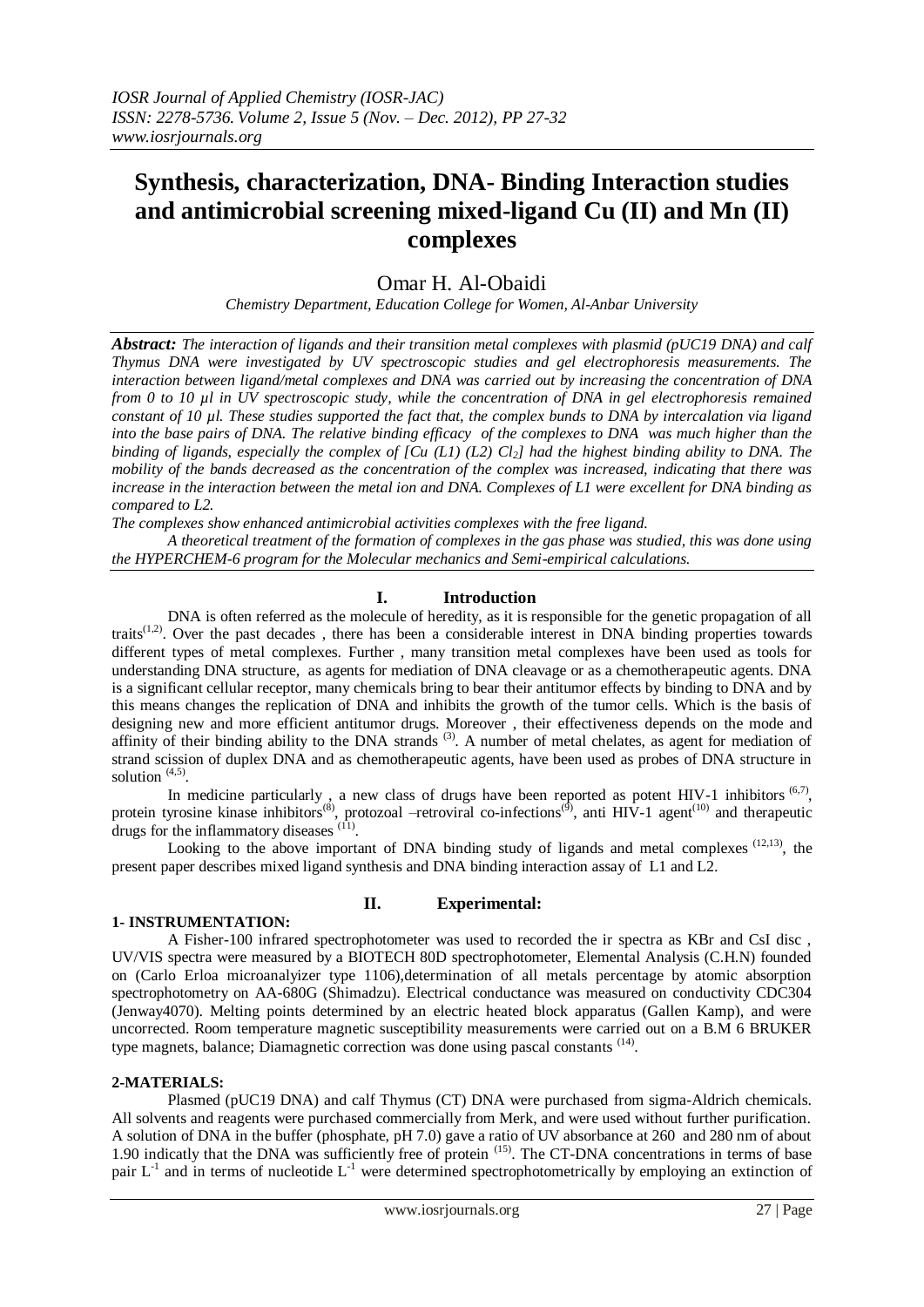13200  $M^{-1}$  cm<sup>-1</sup> (bas pair)<sup>-1</sup> and 6600 M-1 cm-1 (nucleotide)<sup>-1</sup> at 260 nm, respectively <sup>(16)</sup>, Deionized, triply distilled water used for preparing various buffers.

## **A- Preparation of the ligand:**

 The ligand L1(phenyl-3-methyl-5-pyrazolone Semicarbazone) was prepared by the reaction of (benzaldehyde) with (Simecarbazide), according to the literature <sup>(17)</sup>. The physical properties of these compounds (L1) are yellow color , yield: 85% , M.P: 174-176 ˚C , Elemental analysis: (%cal.) %found C: (52.98) 53.42, H: (5.37) 5.30, N: (28.24) 28.32. The characters ir bands and uv/vis spectrum in DMSO as shown in table (1).

# **B- Synthesis of complexes [M (L1) (L2) Cl2]; M=Cu ,Mn:**

Transition.metal.complexes.of.L1.and.L2.as.down.in.fig...1. The physical properties of prepared complexes are listed in table (1).



#### **C- Methods and Measurements:**

The DNA – binding experiments were performed  $(18,19)$  at room temperature for ligands and its transition metal complexes. The solutions were prepared in DMSO at 10 µM concentration.

## **UV-Visible experiment :**

UV-Vis. Spectra were recorded on BIOTECH UV-VIS. Spectrophotometer 80D(UK) . UV absorption spectra were studied in the absence and in the presence of DNA (pUC19 and calf Thymus) at a constant of the ligand and complexes (10µM) in phosphate buffer (pH 7.0). For that, the appropriate volume of the ligand/complex (10µl) and solution of 0-12 µl DNA (pUC19 and calf Thymus ) were added in the phosphate buffer by maintaining the pH of the solutions at 7.0.

## **D- pUC19 DNA cleavage study:**

For the gel electrophoresis experiments, DNA ( pUC19 and calf Thymus) was treated with ligand / metal complexes in phosphate buffer at pH 7.0 . A garose gel ( 0.8% w/v) was prepared in TBE buffer (45 mM Tris, 45 boric acid and 1 mM EDTA, pH 7.3). Then 10 µl each of the incubated ligand/metal complexes and DNA mixture was incubated at room temperature for 2hr. then it was loaded on the gel tracking dye (0.25% bromo phenol blue, 40% sucrose, 0.25% xylene cyanole, and 200 mM EDTA ) and electrophoresis was carried out TBE buffer system at 50 V for run. At the end of electrophoresis i.e. the end of DNA migration, the electric current was turned off. Then, the gel was stained by immersing it in water containing ethidium bromide (EB)(0.5 µg/ml) for 30-45 min at room temperature and later visualized under UV light using a trans illuminator. The illuminated gel images were captured with an attached camera. photo quantization of the gel after electrophoresis was estimated using AlphDigiDoc.RT. Version v.4.0.0 Pc-image software,(USA).

#### **E- Antibacterial activity studies :**

The in vitro antibacterial activity of the ligand and its complexes were tested against the bacteria Staphylococcus aureus and Escherichia coli by the paper disc method using nutrient agar as the medium. The extract loaded discs inoculated with microorganisms were incubated at 30°C for 24 hr. for the bacteria. During the incubation period, the test solution diffused and the growth of the inoculated microorganisms was affected.

# **III. RESULT AND DISCUSION:**

#### **3.1 Synthesis and characterization:**

The IR, UV-Vis. And magnetic moment data of the section and data are provided in table (1). Semiempirical methods are done on hyperchem program version (6) running on a windows XP work station with a Pentium IV PC. Geometry optimization has been carried out by using a conjugate gradient method (20). **3.2 Molar Conductance Measurements:**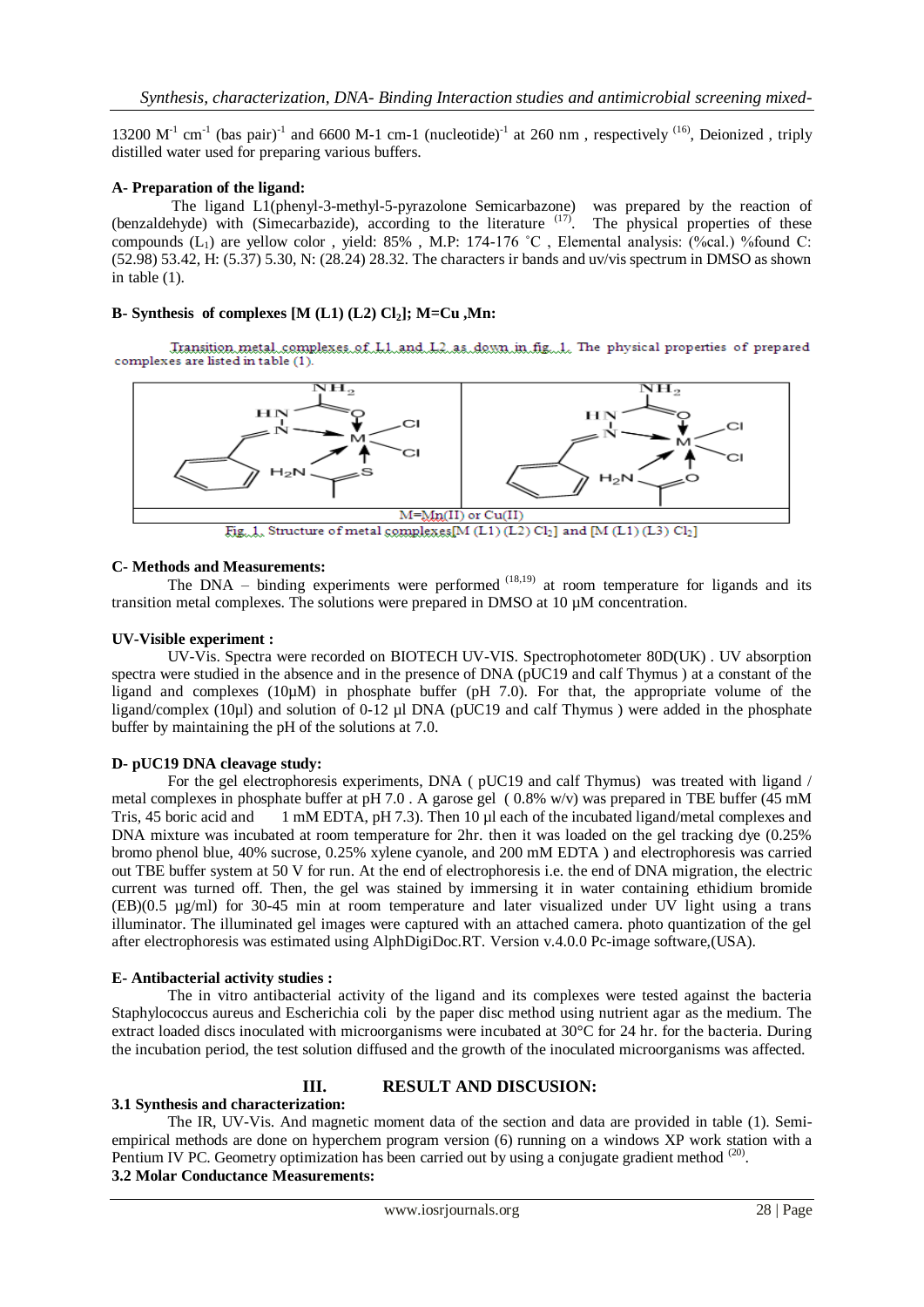The molar conductance values of the complexes as shown in table (1) carried out in DMSO solvent in  $10^{-3}$  M at 25  $^{0}$ C indicate that the complexes are electrolytic nature  $^{(21)}$ . The values suggest that an ions present outside the coordination spheres.

# **3.3 IR Spectra**

The spectra of the ligands show a band within the range (1650) cm<sup>-1</sup> which is assigned to  $v^{(C=N)}$  of azomethine group  $(22,23)$ , table (2). The observed low frequency shift of  $v^{(C=N)}$  for all complexes relative to that of the corresponding free ligand is due to the participation of azomethine group in coordination.

The spectra are also characterized by a new band in range  $(440-460)$  cm<sup>-1</sup> assigned to  $v^{(M-N)/(24,25)}$ , which indicating the involving of nitrogen atoms in coordination with metallic ion.

The band at 825 cm<sup>-1</sup> in the spectrum of L1 due to C=S stretching vibrations. In the metal complexes this band is weakened and lowered<sup>(26)</sup> (table 2), the observations indicate the coordination of the ligand through sulpher atom.

The coordination through oxygen atom of carbonyl group was also confirmed by decreases to (1640- 1660) cm<sup>-1</sup> compared to the free ligand at (1690) cm<sup>-1</sup> and the appearance of a medium new band at 500-550 cm <sup>1</sup> which is assigned to  $v^{(M-O)}$  cm<sup>-1</sup> <sup>(24,27)</sup>.

## **3.4 Electronic Absorption Spectra and Magnetic Moment :**

 The electronic absorption spectra of the ligands and its Mn(II) and Cu(II) complexes are recorded at room temperature using DMSO as the solvent.

 The electronic absorption spectra of the Schiff bases complexes as shown in table (2), from their values the following can be pointed out.

# Manganese Complexes

The spectra of Mn (II) complexes display a strong band at approximately  $15050-13450$  cm<sup>-1</sup> assigned for the  ${}^{2}T_{2g} \rightarrow {}^{2}T_{1g}(G)$  transition. this may indicate an octahedral geometry for Cu (II) complexes. these bands gather with the  $\mu_{\text{eff}}$  value (5.93- 5.88 B.M) indicate an octahedral geometry <sup>(28,29)</sup>.

#### Copper Complexes

Abroad band at 16150 cm<sup>-1</sup> due to  ${}^{2}B_{1g} \rightarrow {}^{2}B_{2g}$  transition in Cu(II) complexes and effective magnetic moment of 1.70-1.75 B.M. are suggestive of an octahedral geometry around Cu(II) ion  $(30,31)$ .

## **3.6 Theoretical Study:**

 The ball and cylinders and some of selected structural parameters (bond length and angles) of the optimized geometries are shown in fig.( 2) table (3).



Fig.(2): The optimized structural geometry of Cu(II) complexes

 As shown in this figure, there is no obvious trend for the variation of these parameters. The values of the bond length and angles of the optimized geometries are quite similar to the experimental results of the corresponding compounds.

# **UV absorption spectroscopic titration:**

Absorption titration was carried out to monitor the interaction of a compound with DNA. The interaction of the ligand/transition metal complexes with DNA ( pUC19 and calf Thymus) was investigated using the UV absorption spectra of complex in the absence and presence of increasing concentration of DNA and at a constant concentration of the complexes  $(10 \text{ µ})$ . The observable hypochromism and red shift are usually characterized by the non-covalently intercalative binding of compound to DNA helix, due to the strong stacking interaction between the aromatic chromophore of the compound and base pairs of DNA  $^{(32,33)}$ . Results of absorption titration for pUC19 DNA as well as calf-Thymus DNA showed that no major difference was observed in the value of λmax. Fig. 2 represent the absorption spectra of complex in the absence and presence of increasing amounts of DNA. In the UV region,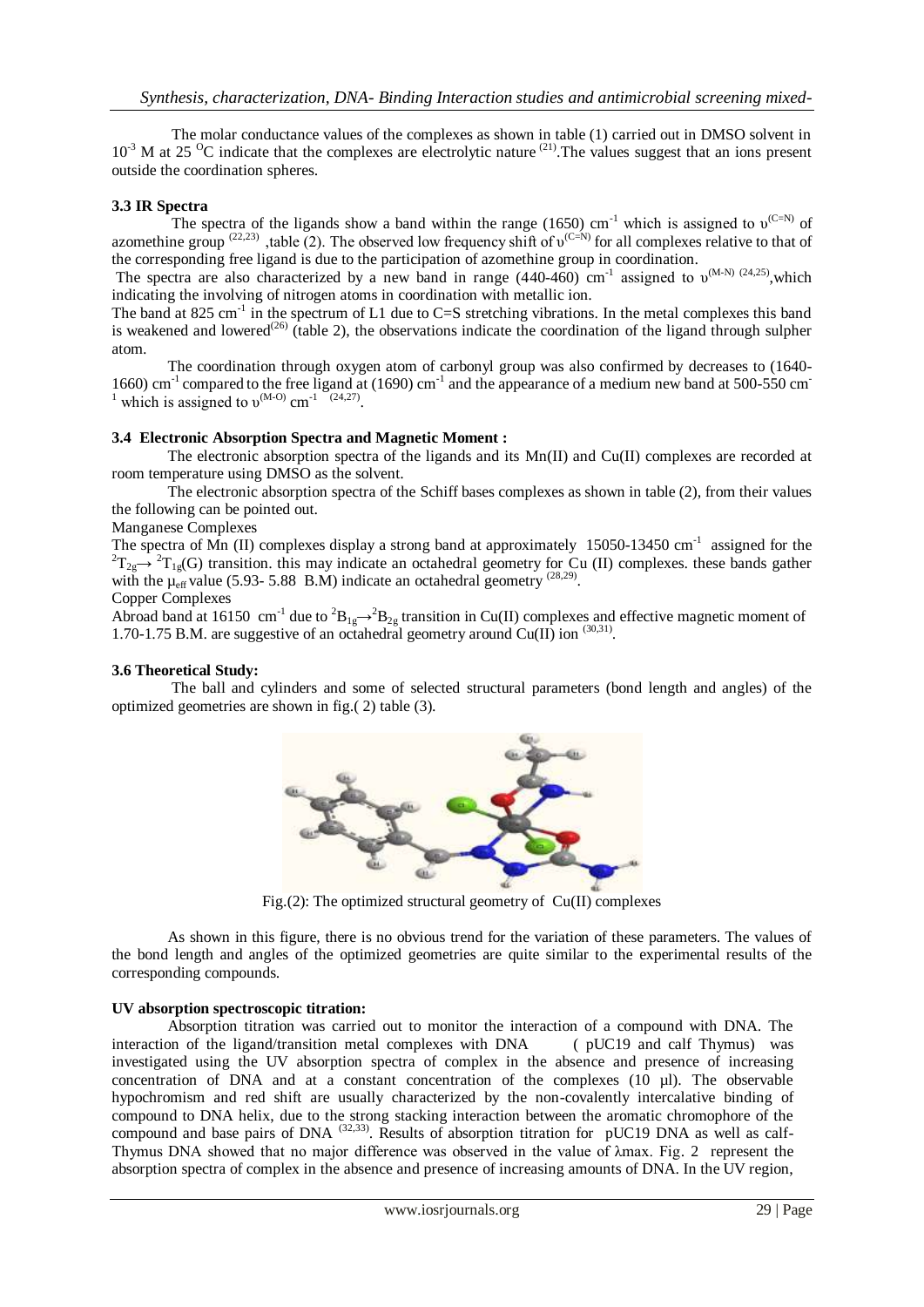the intense absorption bands were observed due to the metal complex, which is believed to be the band of interligand transition of the coordinated groups. An addition of increasing amounts of the DNA resulted in hypochromism and bathochromic shift in the UV spectra. The hypochromism in the intraligand band reaches as high as at around 280 nm with red shift at the ratio of [DNA]/[Cu]. These spectral characteristics suggest that the complexes had been bound to the base pairs DNA by intercalation. This bathochromism result might be due to the decrease in the energy of  $\pi$ -π\* transition, when the π- orbital of the base pairs of DNA coupled with the  $\pi$ - $\pi$ <sup>\*</sup> orbital of the intercalated ligand.



Fig. (2): UV/Vis. Spectra of  $\lbrack Cu(L)(L2)Cl<sub>2</sub>\rbrack$  in the absence (top curve) and presence (subsequent curve) of increasing concentrations of CT DNA(0-300  $\mu$ M).

## **Gel electrophoresis:**

The interaction of ligands /transition metal complexes with DNA was studied by electrophoresis and the results were represented in (fig. 4). In this study , DNA may allowed to interact with the ligands/ metal complexes in presence of TAE buffer at pH 7.3 in air when DNA was subjected to the electrophoresis after interaction and upon illumination of gel ( fig. 4), the fastest migration was observed for super coiled (SC) form I, were as the slowest migration was observed for open circular (OC) form II . The intensity of unsaturated DNA band appeared as such even after electrophoresis. Furthermore , the DNA cleavage data showed that the complexes  $[Cu(L1)(L2)Cl<sub>2</sub>], [Cu(L1)(L3)Cl<sub>2</sub>], [Mn(L1)(L2)Cl<sub>2</sub>]$  and  $[Mn(L1)(L2)Cl<sub>2</sub>]$  showed maximum cleavage ability compared to all compounds. The variation in DNA- cleavage efficiency of ligands / transition metal complexes was due to their difference in binding ability of ligands / complexes to DNA . The intensity of L2-complexes lane were higher than others in L3-complexes (fig. 4), which indicated that complex of Cu(II) and Mn(II) showed more strong binding ability with DNA. However in case of L2-complexes (fig. 4), all metal complexes showed moderate binding with DNA. The relative binding efficacy of the complexes to DNA was much higher than ligands, and among the complexes, the binding efficacy for complexes of L2 were better than that of L3-complexes. Among, the tested compounds [Cu (L1) (L2) Cl2] was found to have excellent binding ability for DNA.



Fig. 4 :DNA binding results of  $\left[ Cu(L1)_2(L2)Cl_2 \right]$  based on Gel electrophoresis . Lanes 1 : Plasmed (pUC 19) DNA Lanes 2,3 and 4: (pUC 19) DNA + 10, 20, 30  $\mu$ M of  $\lbrack \text{Cu(L1)}_2 \text{(L2)Cl}_2 \rbrack$ respectively; Lanes 5,6 and 7: (pUC 19) DNA + 10, 20, 30  $\mu$ M of  $\left[ Cu(L1)_{2}(L3)Cl_{2} \right]$  respectively; Lanes 8,9 and 10 : (pUC 19) DNA + 10, 20, 30 μM of  $[Mn(L)]_2(L2)Cl_2$  respectively; Lanes 11,12 and 13 : (pUC 19) DNA + 10, 20, 30 μM of  $[Mn(L1)<sub>2</sub>(L3)Cl<sub>2</sub>]$ respectively

#### **Antimicrobial screening :**

The synthesized ligand and its complexes were tested for their in vitro antimicrobial activity. They were tested against the bacterial Staphylococcus aureus and Escherichia coli . A comparison of the value of L with these of the complexes indicates that the metal complexes exhibited higher antibacterial activity then ligands. Such increased activity of the complexes can be explained based on Overtones concept<sup>(34)</sup> and the tweedy chelation theory <sup>(35)</sup>. Moreover, the copper complexes were more active than the zinc complexes against the tested microorganisms as shown in fig. 5.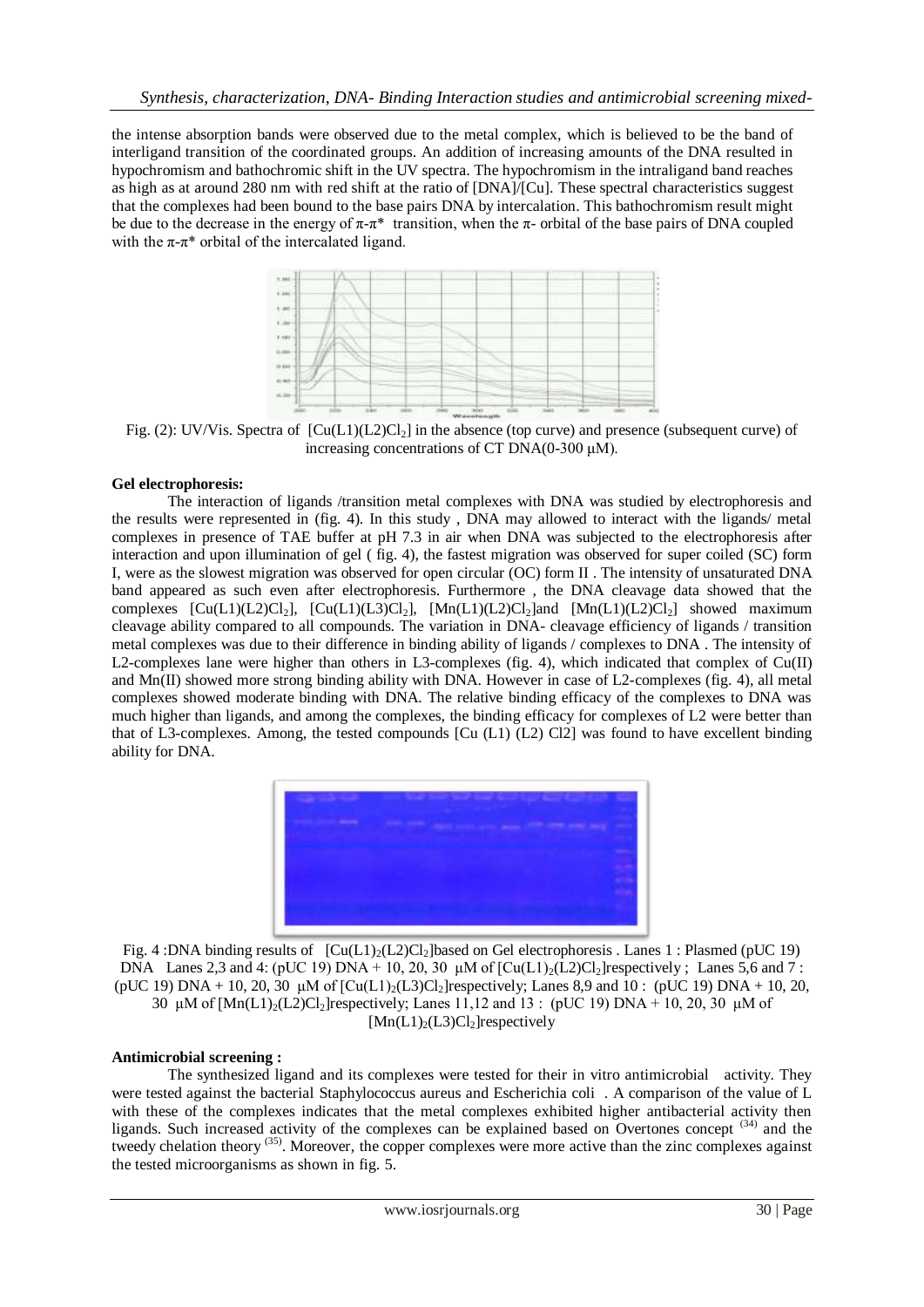

Fig(5): The effect of ligands and their metal complexes toward bacteria

Table(1): Physical characterization ,analytical and Molar Conductance data of the compounds

| Compound                   | Yield<br>% | Colour      | $\Delta M/S$ cm <sup>2</sup><br>$mol-1$ In | $\mu_{\rm eff}$<br>(BM) | Elemental analysis<br>(% found) % cal |                 |
|----------------------------|------------|-------------|--------------------------------------------|-------------------------|---------------------------------------|-----------------|
|                            |            |             | <b>DMSO</b>                                |                         | Cl                                    | М               |
| $[Cu(L1)2(L2)Cl2]$         | 85         | Pale green  | 9                                          | 1.70                    | $(18.98)$ 19.02                       | (17.00) 17.05   |
| $[Cu(L1)2(L3)Cl2]$         | 80         | Pale green  | 8                                          | 1.75                    | $(19.84)$ 19.88                       | $(17.77)$ 17.82 |
| $[{\rm Mn}(L1)_2(L2)Cl_2]$ | 75         | Pale yellow | 6                                          | 5.93                    | $(19.38)$ 19.43                       | (15.05) 15.09   |
| $[{\rm Mn}(L1)_2(L3)Cl_2]$ | 70         | Pale yellow |                                            | 5.88                    | $(20.31)$ 20.37                       | (15.32) 15.37   |

Table(3): Infrared and UV-Visible Spectra data of the prepared compounds

| Compound                   | IR Spectra $(Cm^{-1})$ |                    |             |             |                 |             |
|----------------------------|------------------------|--------------------|-------------|-------------|-----------------|-------------|
|                            | $n^{\text{(C=N)}}$     | $n^{\text{(C=S)}}$ | $n^{(C=O)}$ | $n^{(M-O)}$ | $n^{(M-N)}$     | $n^{(M-S)}$ |
| $[Cu(L1)2(L2)Cl2]$         | 1625                   | 1215               | 1660        | 530 m       | $420 \text{ m}$ | 375 w       |
| $[Cu(L1)2(L3)Cl2]$         | 1590                   | 1210               | 1640        | 500 w       | $430 \text{ m}$ | 350 w       |
| $[{\rm Mn}(L1)_2(L2)Cl_2]$ | 1600                   | 1225               | 1655        | 550 m       | 440 m           | 355 w       |
| $[{\rm Mn}(L1)_2(L3)Cl_2]$ | 1615                   | 1220               | 1650        | 525 m       | $460 \text{ m}$ | 370 w       |

Table (4) : structural parameters, bond length ( $\textdegree$ A) and angles( $\textdegree$ ) of the [Ni<sub>2</sub>(L<sub>2</sub>)<sub>2</sub>Cl<sub>4</sub>] complex.

| Parameter                 |                         |          |                                  |  |  |
|---------------------------|-------------------------|----------|----------------------------------|--|--|
| Bond lengths (°A)         | Bond angles(°)          |          | Bond angles <sup>(°)</sup>       |  |  |
| $O(18)$ -Cu(19) 1.8100    | $H(31)-C(16)-H(30)$     | 109.5198 | $O(12)$ -Du(19)-N(8)<br>103.9999 |  |  |
| $N(17) - H(32)$ 1.0120    | $H(31)-C(16)-H(29)$     | 109.4618 | $H(28)-N(11)-C(10)$ 125.7933     |  |  |
| $N(17)$ -Cu(19) 1.8460    | $H(31)-C(16)-C(15)$     | 109.4616 | $H(28)-N(11)-N(8)$ 125.7920      |  |  |
| $C(16)$ -H(31) 1.1130     | $H(30)-C(16)-H(29)$     | 109.4419 | $C(10)$ -N(11)-N(8) 108.4147     |  |  |
| $C(16)-H(30)$ 1.1130      | $H(30)-C(16)-C(15)$     | 109.4421 | Du(19)-N(8)-N(11) 103.9998       |  |  |
| $C(16)-H(29)$ 1.1130      | $H(29)$ -C(16)-C(15)    | 109.5001 | $Du(19)-N(8)-C(2)$ 127.9998      |  |  |
| $C(15)-O(18)$ 1.2080      | $O(18) - C(15) - N(17)$ | 97.7967  | $N(11)-N(8)-C(2)$ 128.0003       |  |  |
| $C(15)-N(17)$ 2.6140      | $O(18) - C(15) - C(16)$ | 131.1015 | $H(24)-C(6)-C(7)$ 120.0002       |  |  |
| $C(15)-C(16)$ 1.5090      | $N(17)-C(15)-C(16)$     | 131.1018 | $H(24)-C(6)-C(5)$ 120.0000       |  |  |
| $Cl(14)$ -Cu(19) 2.1600   | $Du(19)-O(18)-C(15)$    | 89.9996  | $C(7)$ -C(6)-C(5)<br>119.9999    |  |  |
| $Cl(13)-Cu(19)$ 2.1600    | $H(32)-N(17)-Du(19)$    | 151.0654 | $H(23)-C(5)-C(6)$ 120.0001       |  |  |
| $O(12)$ -Cu $(19)$ 1.8100 | $H(32)-N(17)-C(15)$     | 151.0651 | $H(23)-C(5)-C(4)$<br>119.9996    |  |  |
| $N(11) - H(28)$ 1.0120    | $Du(19)-N(17)-C(15)$    | 57.8695  | $C(6)-C(5)-C(4)$<br>120.0003     |  |  |
| $C(10)-O(12)$ 1.2080      | $H(27)-N(9)-H(26)$      | 120.0000 | $H(22)-C(4)-C(5)$<br>120.0003    |  |  |
| $C(10)-N(11)$ 1.4233      | $H(27)-N(9)-C(10)$      | 119.9997 | $H(22)-C(4)-C(3)$<br>120.0000    |  |  |
| $N(9)$ -H(27) 1.0120      | $H(26)-N(9)-C(10)$      | 120.0003 | $C(5)-C(4)-C(3)$<br>119.9997     |  |  |
| $N(9)$ -H(26) 1.0120      | $Du(19)-O(12)-C(10)$    | 103.9999 | 120.0000<br>$H(25)-C(7)-C(6)$    |  |  |
| $N(9) - C(10)$ 1.3690     | $O(12) - C(10) - N(11)$ | 119.5857 | 119.9997<br>$H(25)-C(7)-C(1)$    |  |  |
| $N(8)$ -Cu(19) 1.3030     | $O(12) - C(10) - N(9)$  | 120.2070 | 120.0003<br>$C(6)-C(7)-C(1)$     |  |  |
| $N(8) - N(11)$ 1.3520     | $N(11)-C(10)-N(9)$      | 120.2074 | 120,0000<br>$H(21)-C(3)-C(4)$    |  |  |
| $C(7)$ -H $(25)$ 1.1000   | $O(18)$ -Du(19)-N(17)   | 114.3341 | 119.9999<br>$H(21)-C(3)-C(1)$    |  |  |
| $C(6)$ -H(24) 1.1000      | $O(18)$ -Du(19)-Cl(14)  | 25.9681  | $C(4)-C(3)-C(1)$<br>120.0001     |  |  |
| $C(6)-C(7)$ 1.3370        | $O(18)$ -Du(19)-Cl(13)  | 147.1672 | 120.0000<br>$H(20)-C(2)-N(8)$    |  |  |

www.iosrjournals.org 31 | Page